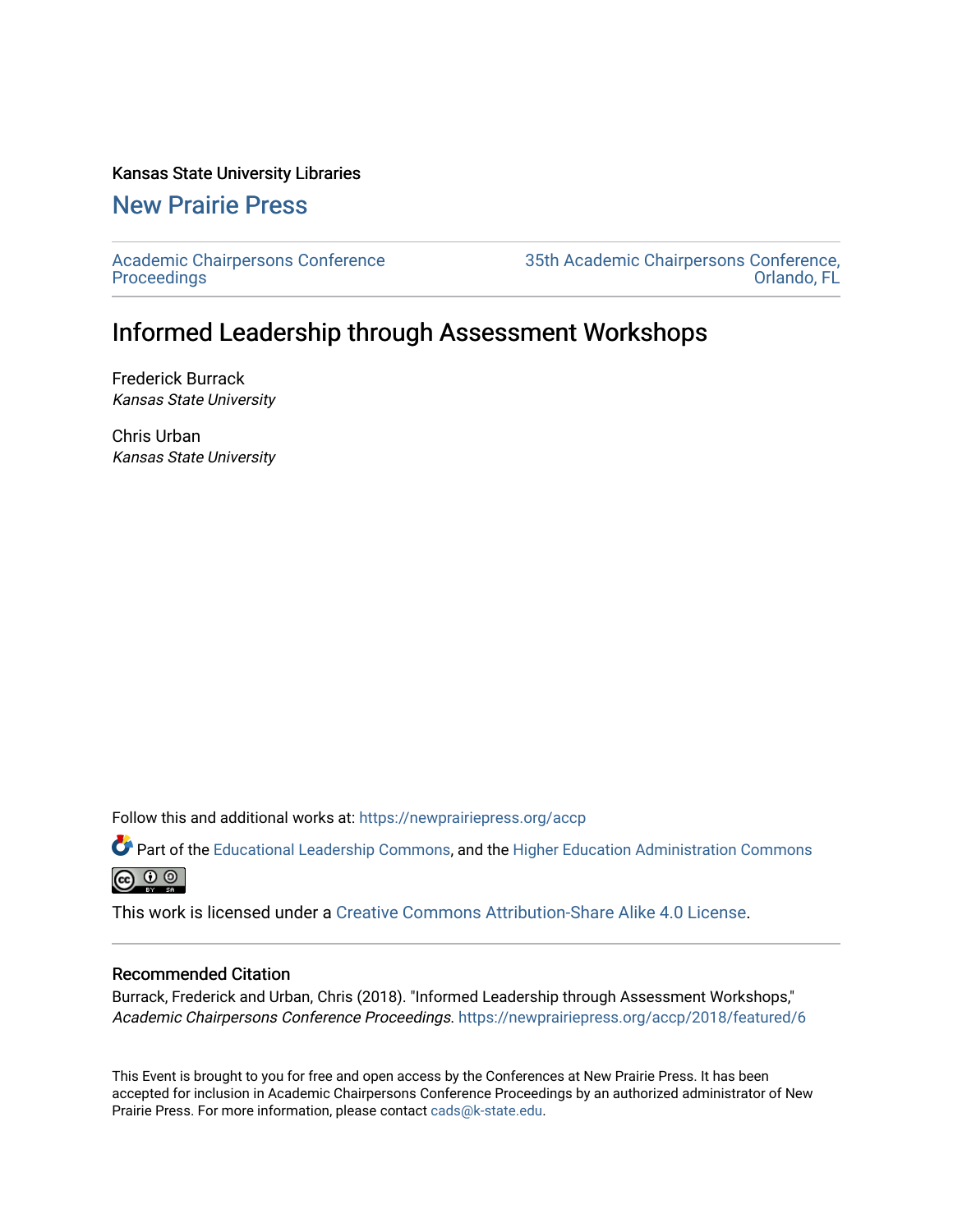**35TH ACADEMIC CHAIRPERSONS CONFERENCE** 

# **Reporting Data**

#### **Example #1**

Outcome A. – Critical Thinking

95.8% of students scored above 70% on their final project in the capstone course (258 students assessed). This exceeds our goal of 80% of students scoring 70% or higher.

Outcome B. – Written Communication

84.8% of students scored above 70% on the written portion of the capstone course project (258 students assessed). This exceeds our goal of 80% of students scoring 70% or higher.

#### **Example #2**

Outcome A. – Critical Thinking: Students will critically evaluate scientific claims using multiple theoretical lenses. (258 students assessed)

| Met Expectations | Met Minimum Expectations | Did Not Meet Expectations |
|------------------|--------------------------|---------------------------|
| 75.7%            | 20.1%                    | 4.2%                      |

Outcome B. – Written Communication: Students will be able to write scientific research papers. (258 students assessed)

| Met Expectations | Met Minimum Expectations | Did Not Meet Expectations |
|------------------|--------------------------|---------------------------|
| 42.2%            | 42.6%                    | 15.1%                     |

### **Example #3**

Outcome A. – Critical Thinking: Students will critically evaluate scientific claims using multiple theoretical lenses.

The average score of the 258 students assessed on the capstone course assignment was 86%, which exceeds our goal of 80%.

Outcome B. – Written Communication: Students will be able to write scientific research papers

The average score of the 258 students assessed on the written portion of the capstone course project was 76%, which did not meet our goal of 80%.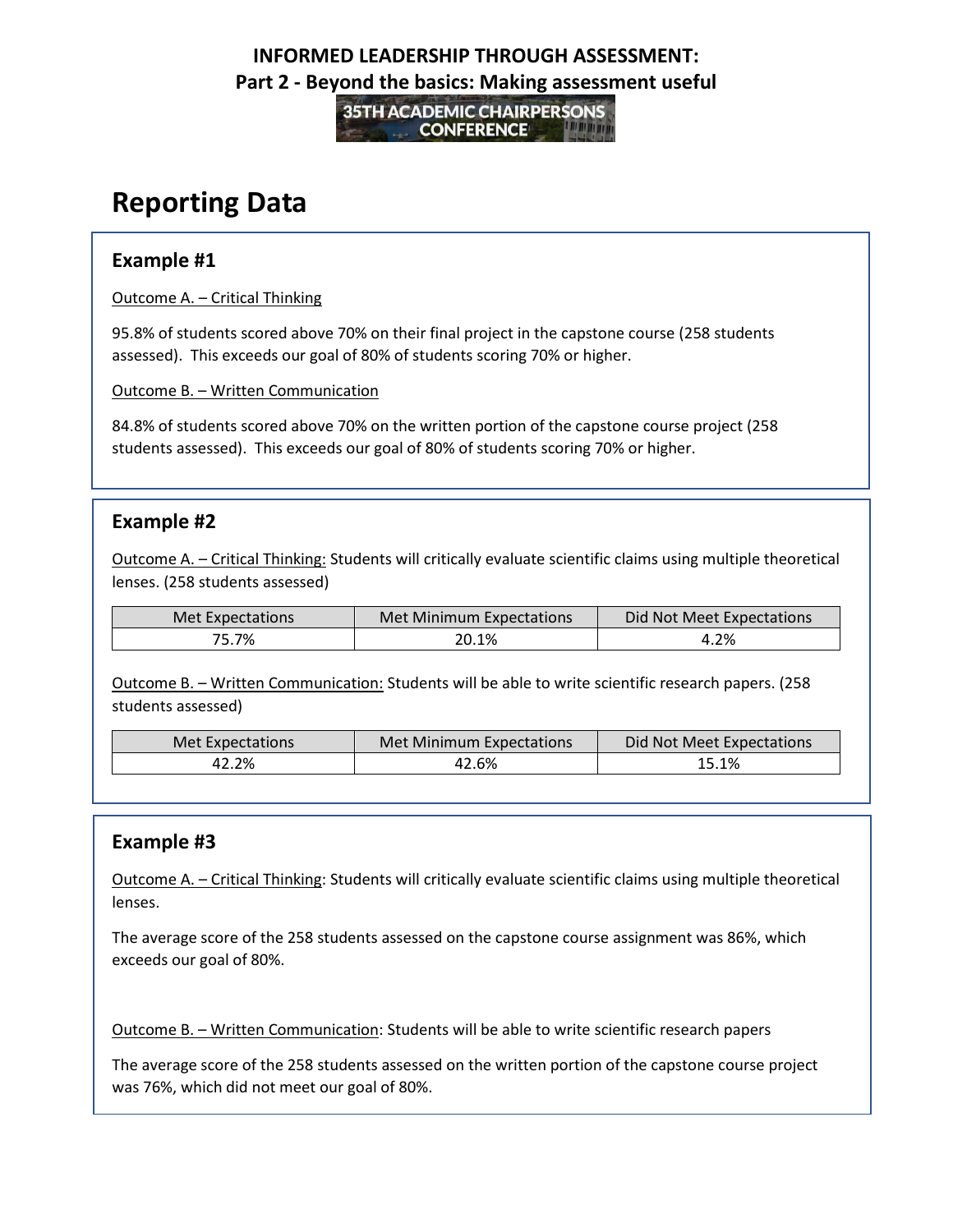**35TH ACADEMIC CHAIRPERSONS CONFERENCE MANAGERIA CONFERENCE** 

# **Data Collection**

**Ways assessment data is collected in your program**

**Faculty responsibility in collecting and submitting assessment data.** *(What is the responsibility of the assessment coordinator?)* 

**Ideas to enhance data to guide improvement decisions.**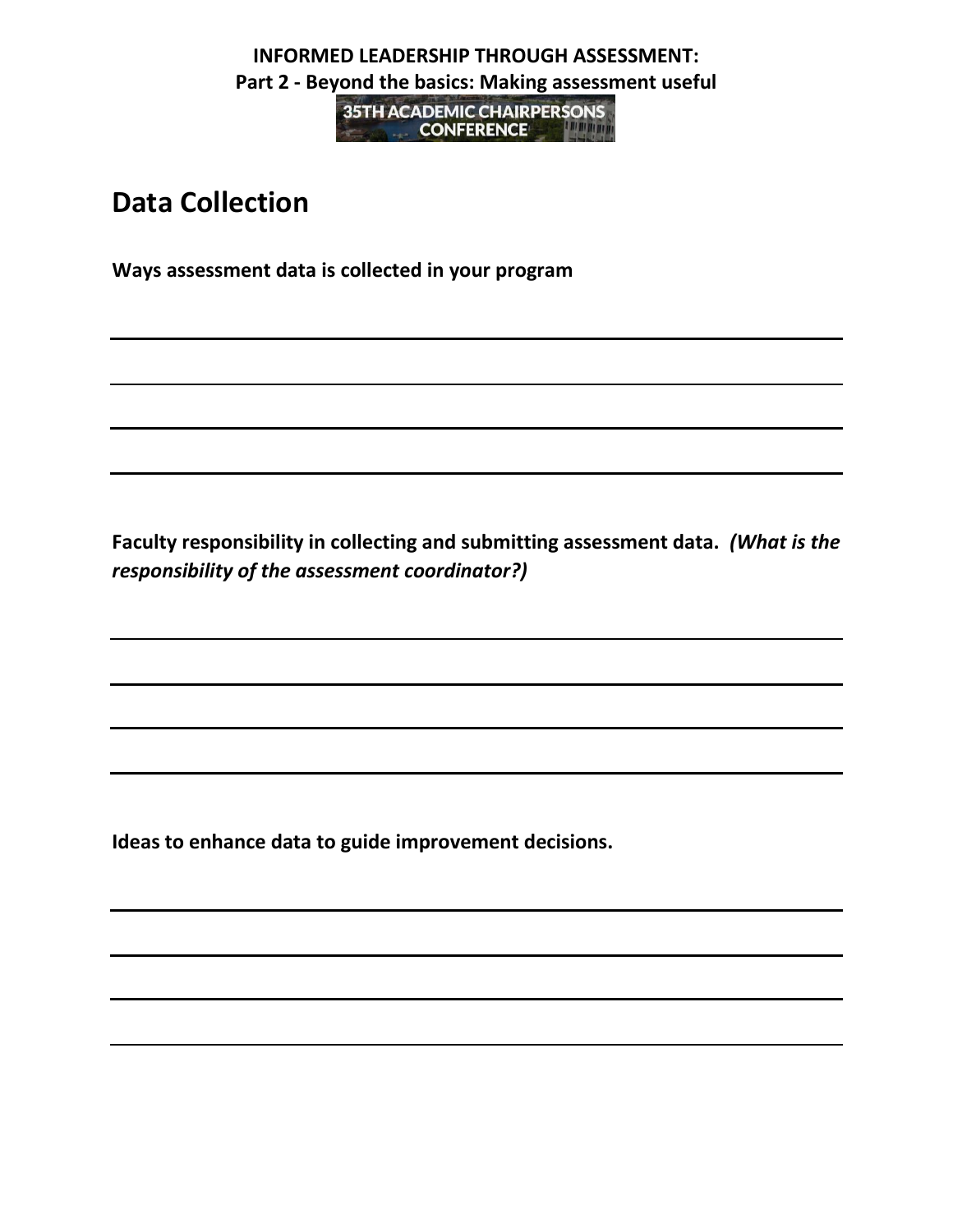**35TH ACADEMIC CHAIRPERSONS CONFERENCE AND STREET AND STREET AND STREET AND STREET AND STREET AND STREET AND STREET AND STREET AND STREET** 

## **Interactive Dashboards**

**How could interactive dashboards be useful for you as academic chair? (…for your faculty?)**

**If you could connect assessment data with student demographic information, what additional questions would your program ask?**

# **Strategic Planning**

**How might Student Learning Assessment data be useful in Strategic Planning?**